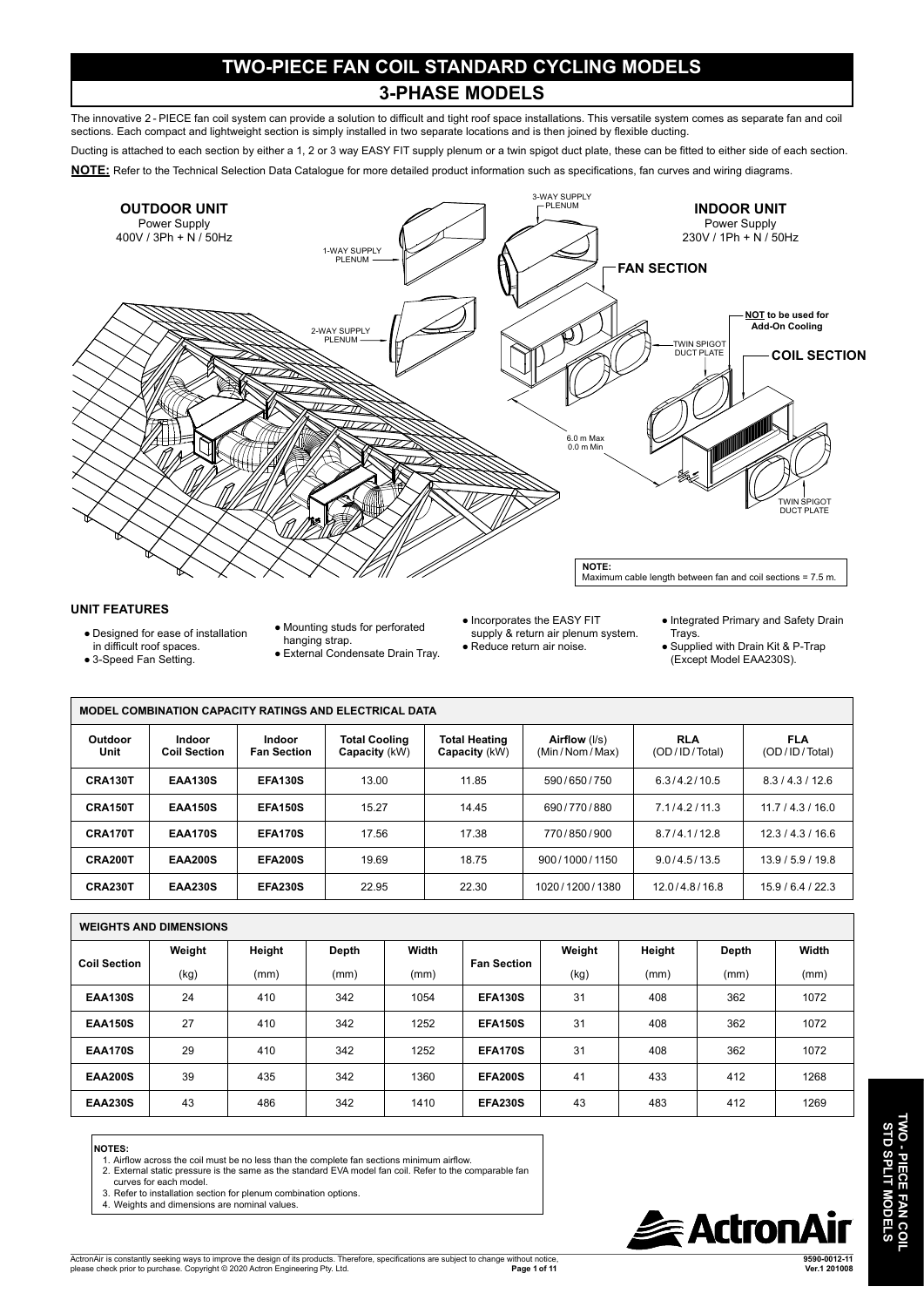## **UNIT DIMENSIONS EFA130S/EFA150S/EFA170S**



**TWO - PIECE FAN COIL**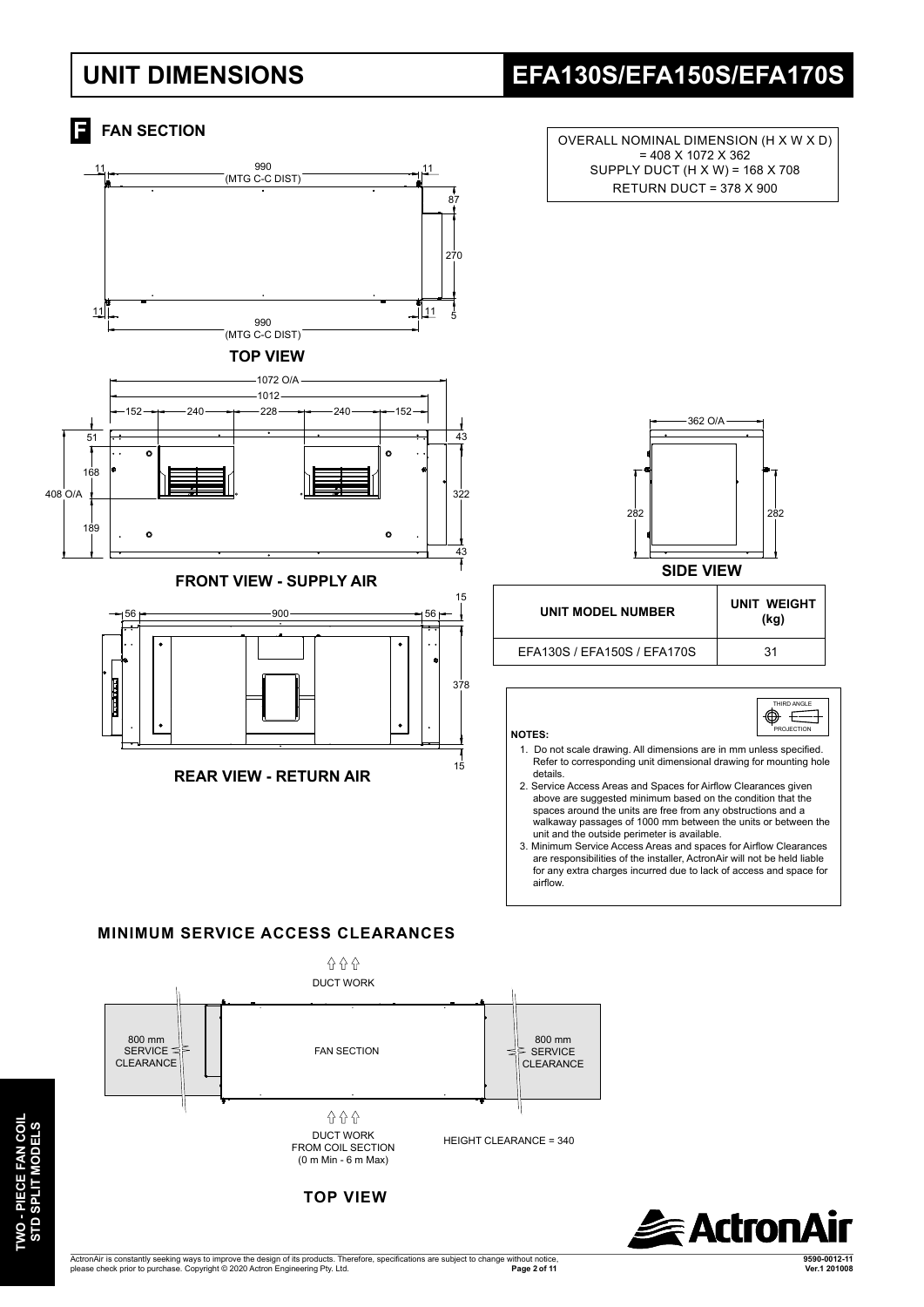## **UNIT DIMENSIONS**

## **EFA200S**



ActronAir is constantly seeking ways to improve the design of its products. Therefore, specifications are subject to change without notice,<br>Please check prior to purchase. Copyright © 2020 Actron Engineering Pty. Ltd. **Page 3 of 11 Ver.1 201008**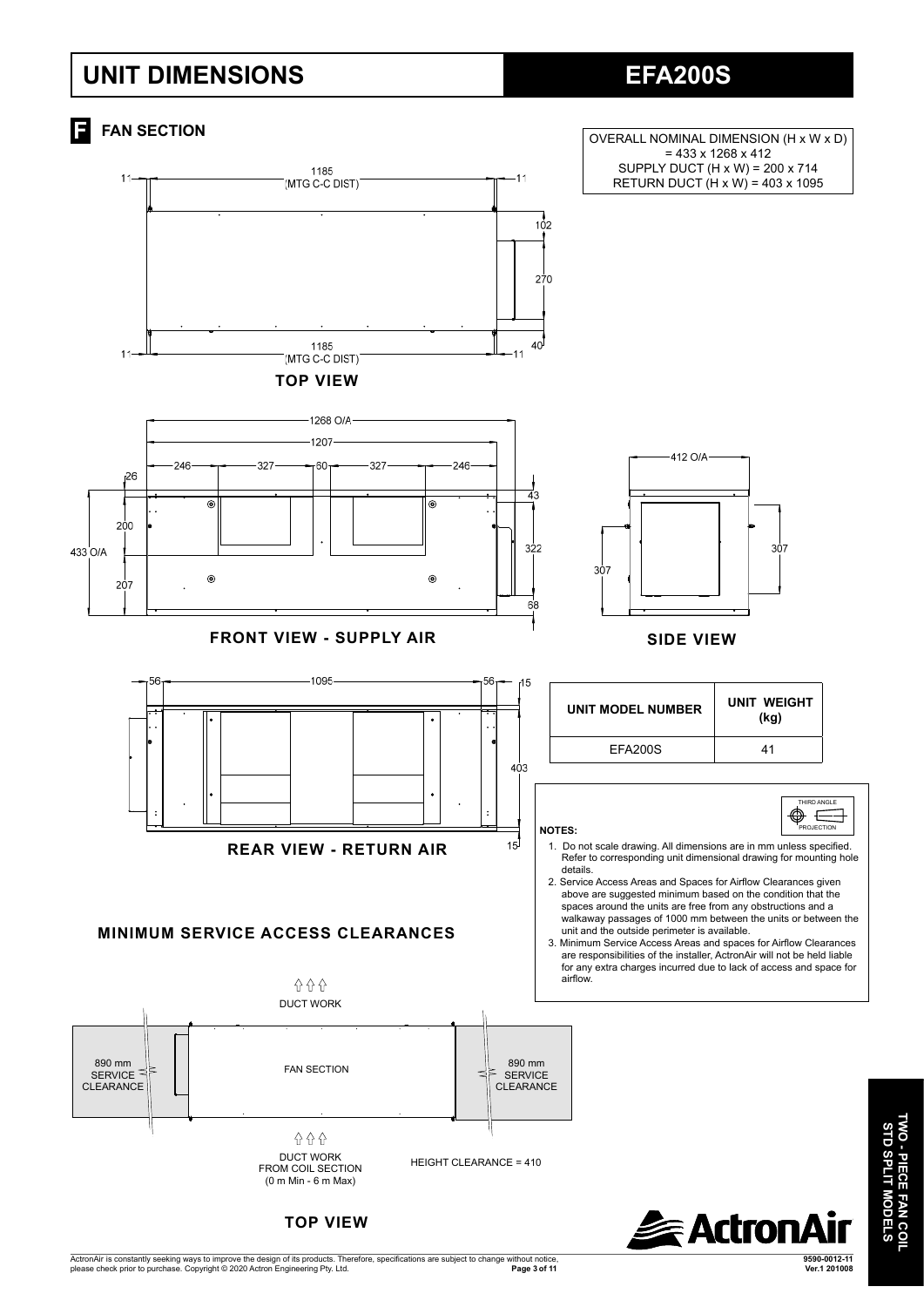## **UNIT DIMENSIONS**

**EFA230S**



ActronAir is constantly seeking ways to improve the design of its products. Therefore, specifications are subject to change without notice,<br>Please check prior to purchase. Copyright © 2020 Actron Engineering Pty. Ltd. **Page 4 of 11****Ver.1 201008** 

**TWO - PIECE FAN COIL**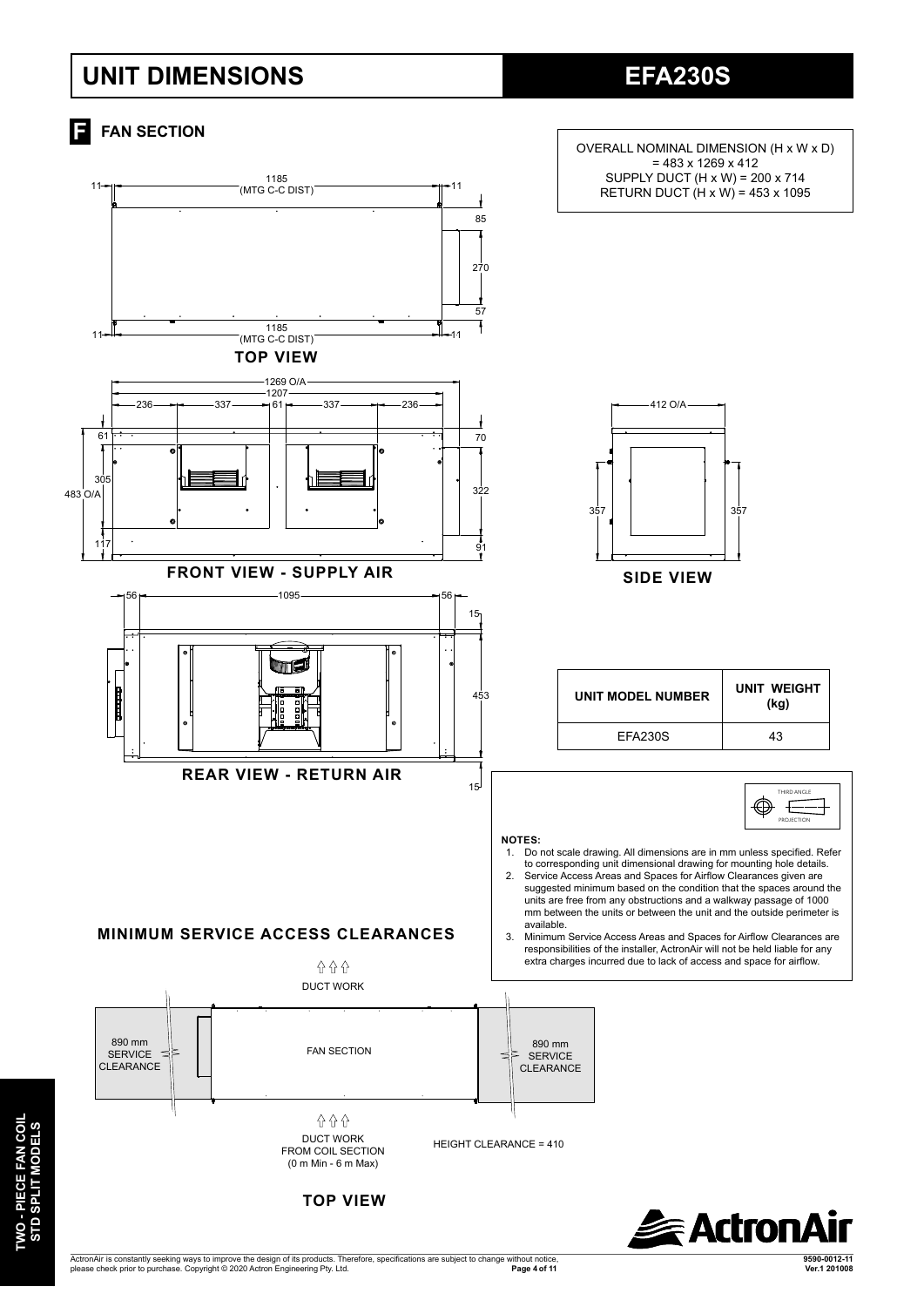## **UNIT DIMENSIONS**

![](_page_4_Figure_2.jpeg)

![](_page_4_Picture_3.jpeg)

**TWO - PIECE FAN COIL STD SPLIT MODELS**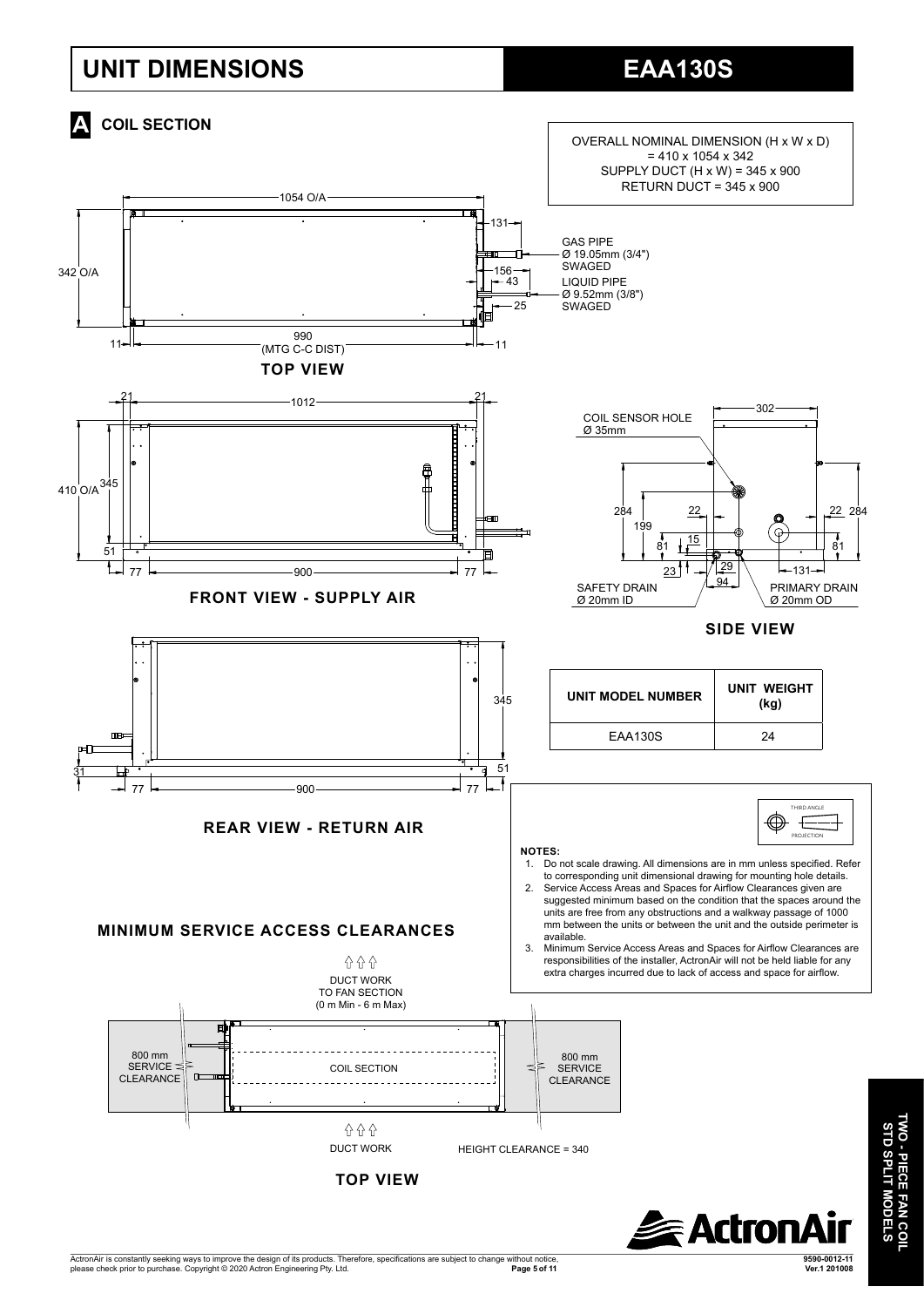# **UNIT DIMENSIONS EAA150S / EAA170S**

![](_page_5_Figure_2.jpeg)

**TWO - PIECE FAN COIL**  TWO - PIECE FAN COIL<br>STD SPLIT MODELS **STD SPLIT MODELS**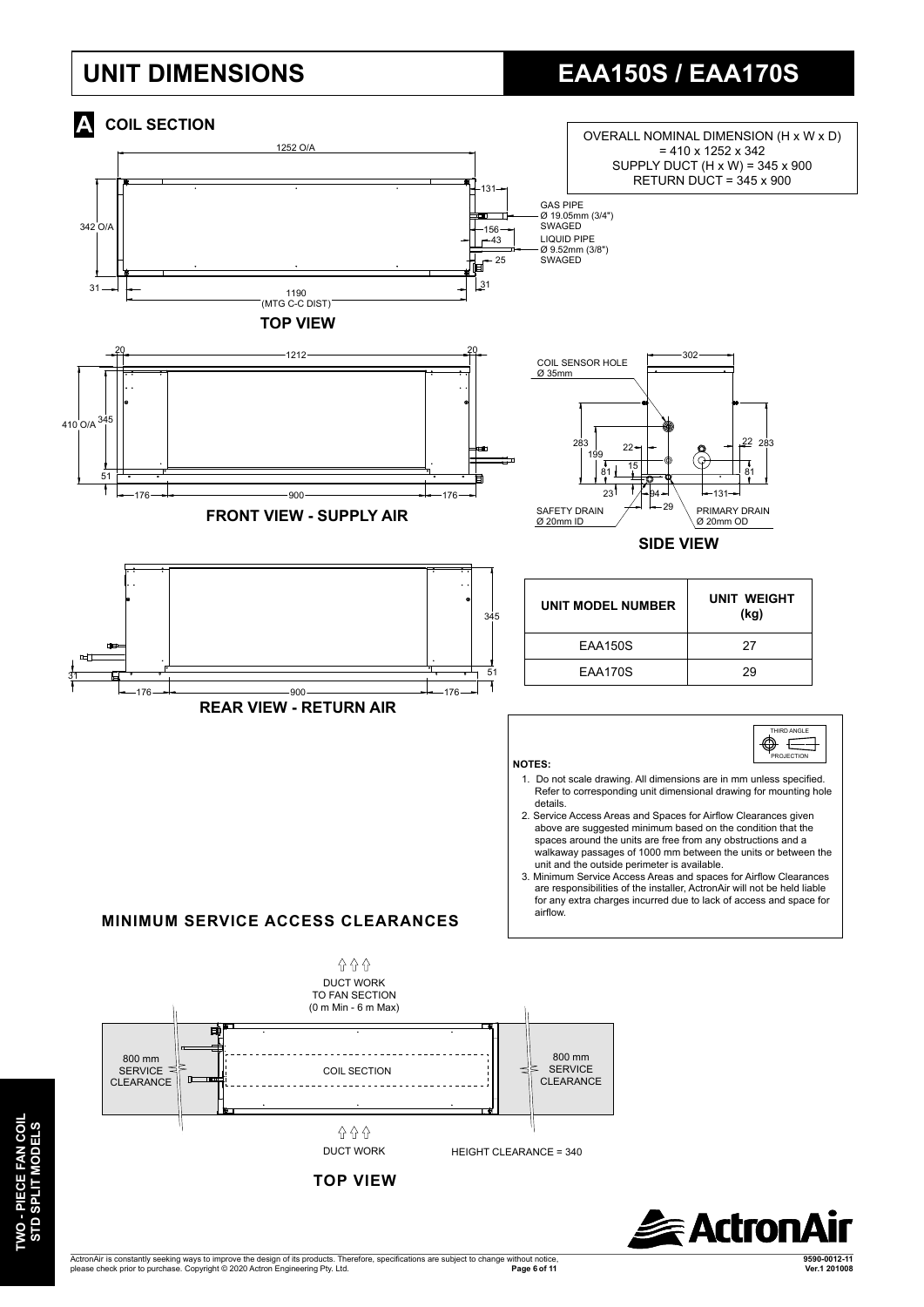# **UNIT DIMENSIONS EAA200S**

![](_page_6_Figure_2.jpeg)

![](_page_6_Picture_3.jpeg)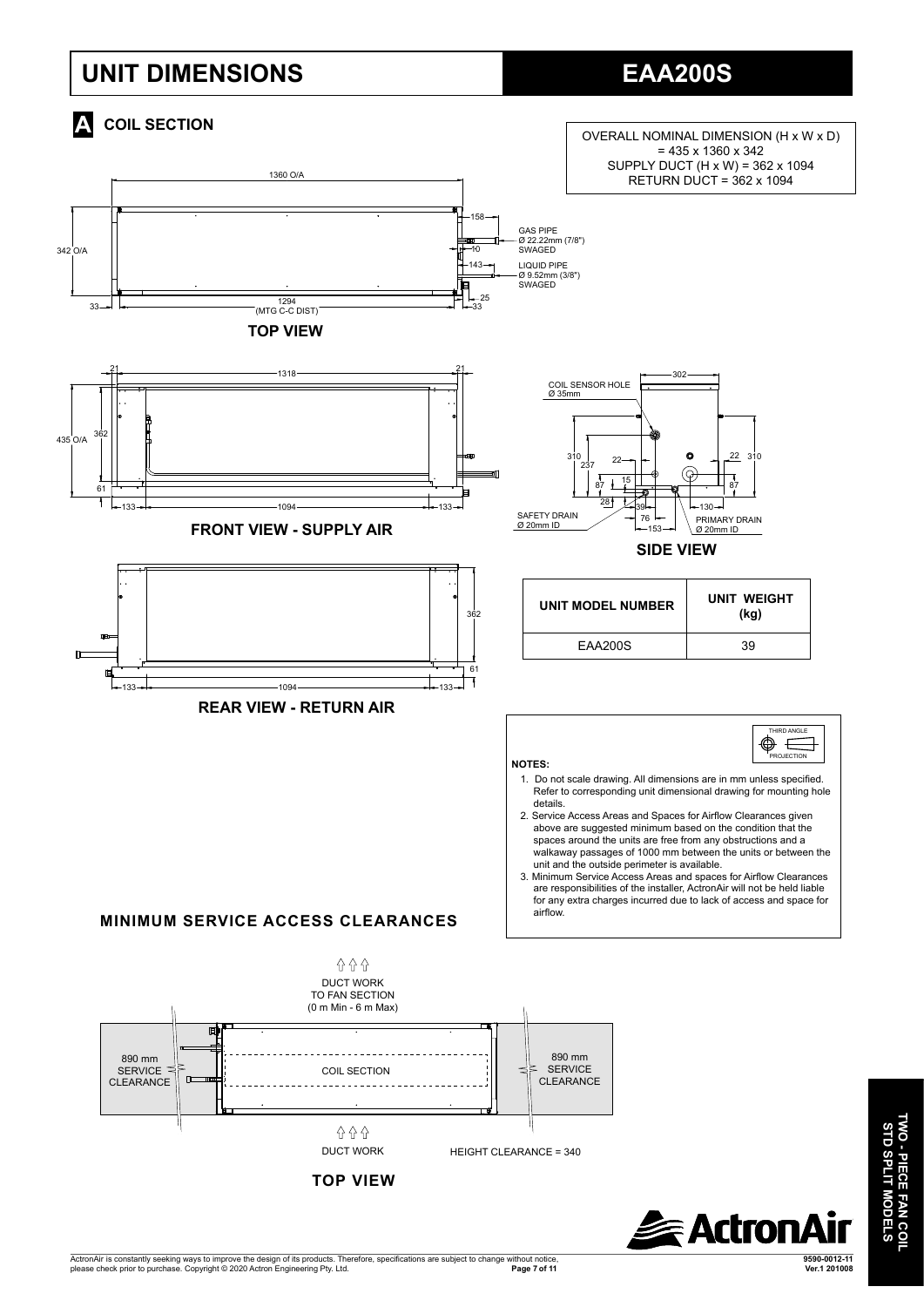## **UNIT DIMENSIONS EAA230S**

![](_page_7_Figure_2.jpeg)

ActronAir is constantly seeking ways to improve the design of its products. Therefore, specifications are subject to change without notice,<br>Please check prior to purchase. Copyright © 2020 Actron Engineering Pty. Ltd. **Page 8 of 11****Ver.1 201008**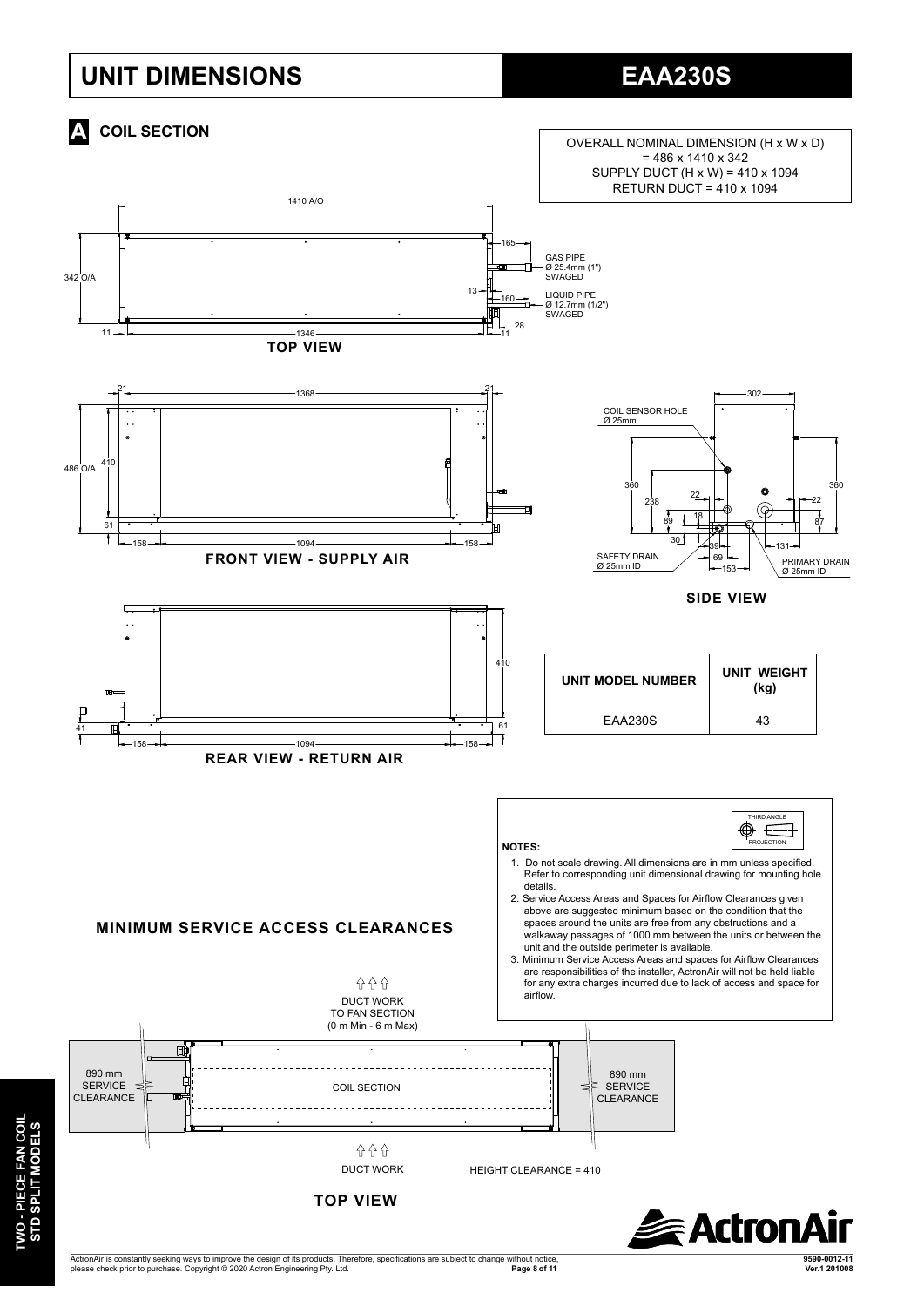### **SUPPLY PLENUM / DUCT PLATE OPTIONS - STD SPLIT FAN COIL**

#### **EAA130S-EFA130S EAA150S-EFA150S EAA170S-EFA170S EAA200S-EFA200S EAA230S-EFA230S**

|                | 1 WAY<br><b>SUPPLY</b><br><b>PLENUM</b> | 2 WAY SUPPLY PLENUM                      |                                 |                                          | <b>3 WAY SUPPLY PLENUM</b>                       |                                          |                                                                                                                                                     |                                                                                  |                                 |                                          | <b>TWIN SPIGOT DUCT PLATES</b>          |                                         |                                         |                                |
|----------------|-----------------------------------------|------------------------------------------|---------------------------------|------------------------------------------|--------------------------------------------------|------------------------------------------|-----------------------------------------------------------------------------------------------------------------------------------------------------|----------------------------------------------------------------------------------|---------------------------------|------------------------------------------|-----------------------------------------|-----------------------------------------|-----------------------------------------|--------------------------------|
| <b>MODELS</b>  | PL18S-1/40S<br>1 x 400 mm (16")         | $2 \times 350$ mm $(14")$<br>PL18S-2/35S | PL20S-2/40S<br>2 x 400 mm (16") | $2 \times 450$ mm $(18n)$<br>PL34S-2/45S | $3 \times 300$ mm $(12n)$<br>PL13S-3/30S         | $3 \times 350$ mm $(14")$<br>PL18S-3/35S | PL20S-3/SPS<br>$\begin{array}{c} 1 \times 350 \text{ mm } (14^n) \\ 1 \times 400 \text{ mm } (16^n) \\ 1 \times 350 \text{ mm } (14^n) \end{array}$ | PL22S-3/35S<br>3 x 350 mm (14")                                                  | PL30S-3/40S<br>3 x 400 mm (16") | $3 \times 450$ mm $(18n)$<br>PL34S-3/45S | $2 \times 350$ mm $(14")$<br>PLDP-2/350 | $2 \times 400$ mm $(16")$<br>PLDP-2/400 | $2 \times 400$ mm $(16")$<br>PLDS-2/400 | PLDT-2/450<br>2 x 450 mm (18") |
| <b>EAA130S</b> | $\blacksquare$                          | ٠                                        | ٠                               | $\overline{\phantom{a}}$                 | $\overline{\phantom{a}}$                         | $\overline{\phantom{a}}$                 | L,                                                                                                                                                  | $\blacksquare$                                                                   | $\overline{\phantom{a}}$        | $\overline{\phantom{a}}$                 | $\checkmark$                            | ✓                                       | $\overline{\phantom{a}}$                | $\overline{\phantom{a}}$       |
| <b>EAA150S</b> | $\blacksquare$                          | ٠                                        | ٠                               | $\overline{\phantom{a}}$                 | $\overline{a}$                                   | $\overline{\phantom{0}}$                 | $\blacksquare$                                                                                                                                      | $\blacksquare$                                                                   | $\blacksquare$                  | $\overline{\phantom{a}}$                 | $\overline{\phantom{0}}$                | ✓                                       | $\overline{\phantom{0}}$                | $\overline{\phantom{a}}$       |
| <b>EAA170S</b> | $\blacksquare$                          | ٠                                        | ٠                               | $\overline{\phantom{0}}$                 | $\overline{\phantom{a}}$                         | $\overline{a}$                           | $\blacksquare$                                                                                                                                      | $\blacksquare$                                                                   | $\blacksquare$                  | $\overline{\phantom{0}}$                 | $\overline{a}$                          | ✓                                       | $\overline{\phantom{0}}$                | $\overline{\phantom{a}}$       |
| <b>EAA200S</b> | $\blacksquare$                          | ٠                                        | ٠                               | $\overline{\phantom{0}}$                 | $\overline{\phantom{0}}$                         | $\overline{a}$                           | $\overline{a}$                                                                                                                                      | $\overline{a}$                                                                   | $\overline{\phantom{0}}$        | $\overline{\phantom{a}}$                 | $\overline{a}$                          | $\overline{a}$                          | ✓                                       | $\overline{\phantom{a}}$       |
| <b>EAA230S</b> | $\blacksquare$                          | $\overline{\phantom{a}}$                 | $\overline{\phantom{0}}$        | $\blacksquare$                           | $\overline{\phantom{a}}$                         | $\overline{a}$                           | L,                                                                                                                                                  | $\overline{\phantom{0}}$                                                         | $\blacksquare$                  | $\overline{\phantom{a}}$                 | $\overline{a}$                          | $\overline{a}$                          | $\overline{a}$                          | $\checkmark$                   |
| <b>EFA130S</b> | $\checkmark$                            | $\checkmark$                             | ✓                               | $\overline{\phantom{0}}$                 | ✓                                                | $\checkmark$                             | $\checkmark$                                                                                                                                        | $\overline{\phantom{0}}$                                                         | $\blacksquare$                  | $\overline{\phantom{0}}$                 | $\checkmark$                            | ✓                                       | $\overline{\phantom{0}}$                | $\overline{a}$                 |
| <b>EFA150S</b> | $\checkmark$                            | $\checkmark$                             | $\checkmark$                    | $\overline{\phantom{0}}$                 | $\checkmark$                                     | $\checkmark$                             | ✓                                                                                                                                                   | $\blacksquare$                                                                   | $\blacksquare$                  | $\overline{\phantom{0}}$                 | $\blacksquare$                          | $\checkmark$                            | $\overline{a}$                          | $\overline{\phantom{0}}$       |
| <b>EFA170S</b> | $\checkmark$                            | $\checkmark$                             | ✓                               | $\overline{\phantom{a}}$                 | $\checkmark$                                     | $\checkmark$                             | $\checkmark$                                                                                                                                        | $\overline{a}$                                                                   | $\overline{\phantom{0}}$        | $\overline{\phantom{a}}$                 | $\overline{a}$                          | ✓                                       | $\overline{a}$                          | $\overline{a}$                 |
| <b>EFA200S</b> | $\blacksquare$                          | ✓                                        | ✓                               | $\blacksquare$                           | $\overline{\phantom{a}}$                         | $\overline{\phantom{0}}$                 | $\blacksquare$                                                                                                                                      | $\blacksquare$                                                                   | $\blacksquare$                  | $\overline{\phantom{a}}$                 | $\overline{\phantom{0}}$                | $\blacksquare$                          | ✓                                       | $\overline{\phantom{a}}$       |
| <b>EFA230S</b> | $\blacksquare$                          | $\overline{a}$                           | L,                              | ✓                                        | $\overline{a}$                                   | $\overline{a}$                           | L,                                                                                                                                                  | $\checkmark$                                                                     | ✓                               | $\checkmark$                             | $\overline{a}$                          | $\blacksquare$                          | $\overline{a}$                          | ✓                              |
| A              | $\overline{\phantom{a}}$                | 385                                      |                                 | $\overline{\phantom{a}}$                 | $\overline{a}$                                   | $\overline{a}$                           | L,                                                                                                                                                  | $\overline{\phantom{a}}$                                                         | $\blacksquare$                  | $\overline{\phantom{a}}$                 | ÷                                       | $\blacksquare$                          | $\blacksquare$                          | ۰                              |
| B              | $\blacksquare$                          |                                          | 965<br>$\blacksquare$           |                                          | $\overline{\phantom{a}}$                         | $\overline{\phantom{0}}$                 | $\blacksquare$                                                                                                                                      | $\overline{\phantom{0}}$                                                         | $\blacksquare$                  | $\overline{\phantom{0}}$                 | ۰                                       | ۰                                       | ٠                                       | ۰                              |
| C              | $\overline{\phantom{a}}$                | $\overline{\phantom{a}}$                 | $\overline{a}$                  | 535                                      | $\overline{\phantom{a}}$                         | $\overline{a}$                           | ٠                                                                                                                                                   | $\overline{\phantom{a}}$                                                         | $\blacksquare$                  | $\overline{\phantom{a}}$                 | $\overline{\phantom{a}}$                | $\blacksquare$                          | $\overline{a}$                          | $\overline{\phantom{0}}$       |
| D              | $\overline{\phantom{a}}$                | $\overline{\phantom{0}}$                 | $\overline{a}$                  | 1000                                     | $\overline{\phantom{a}}$                         | $\overline{a}$                           | $\qquad \qquad \blacksquare$                                                                                                                        | $\overline{\phantom{a}}$                                                         | $\blacksquare$                  | $\overline{a}$                           | $\overline{a}$                          | $\overline{\phantom{a}}$                | $\overline{a}$                          | $\overline{\phantom{a}}$       |
| Е              |                                         |                                          | $\overline{a}$                  | $\blacksquare$                           | 472                                              |                                          |                                                                                                                                                     | 630                                                                              |                                 | i.                                       | ۰                                       | $\blacksquare$                          | ۰                                       |                                |
| F              | $\overline{\phantom{a}}$                | $\overline{\phantom{0}}$                 | $\overline{\phantom{0}}$        | $\blacksquare$                           | 965                                              |                                          |                                                                                                                                                     | 1000                                                                             |                                 | ٠                                        | ٠                                       | $\blacksquare$                          | ٠                                       |                                |
| G              | $\overline{\phantom{a}}$                | $\overline{\phantom{0}}$                 | $\overline{a}$                  | $\blacksquare$                           | 355                                              |                                          |                                                                                                                                                     | 455                                                                              |                                 |                                          | $\overline{\phantom{a}}$                | $\overline{\phantom{0}}$                | $\overline{a}$                          | $\overline{\phantom{a}}$       |
| н              | $\blacksquare$                          | $\blacksquare$                           | $\overline{\phantom{0}}$        | $\overline{\phantom{0}}$                 | $\blacksquare$<br>L,<br>$\overline{\phantom{0}}$ |                                          |                                                                                                                                                     | $\overline{\phantom{a}}$<br>$\overline{\phantom{a}}$<br>$\overline{\phantom{0}}$ |                                 | 962                                      |                                         | 1158                                    |                                         |                                |
| ı              | $\blacksquare$                          | ٠                                        | $\overline{a}$                  | $\blacksquare$                           | $\overline{\phantom{a}}$<br>-<br>-               |                                          | $\qquad \qquad \blacksquare$                                                                                                                        | $\overline{\phantom{a}}$<br>$\overline{\phantom{0}}$                             |                                 | 407                                      |                                         | 433                                     | 483                                     |                                |

**NOTES:**

- 1. For air flow purposes, please refer to supply and return air matrix for details of required number of spigots in operation.
	-
- 2. All dimensions are in mm unless specified. 3. Do not scale drawing.

![](_page_8_Picture_7.jpeg)

ActronAir is constantly seeking ways to improve the design of its products. Therefore, specifications are subject to change without notice,<br>Please check prior to purchase. Copyright © 2020 Actron Engineering Pty. Ltd. **9590-0012-11 Page 9 of 11 Ver.1 201008**  **TWO - PIECE FAN COIL**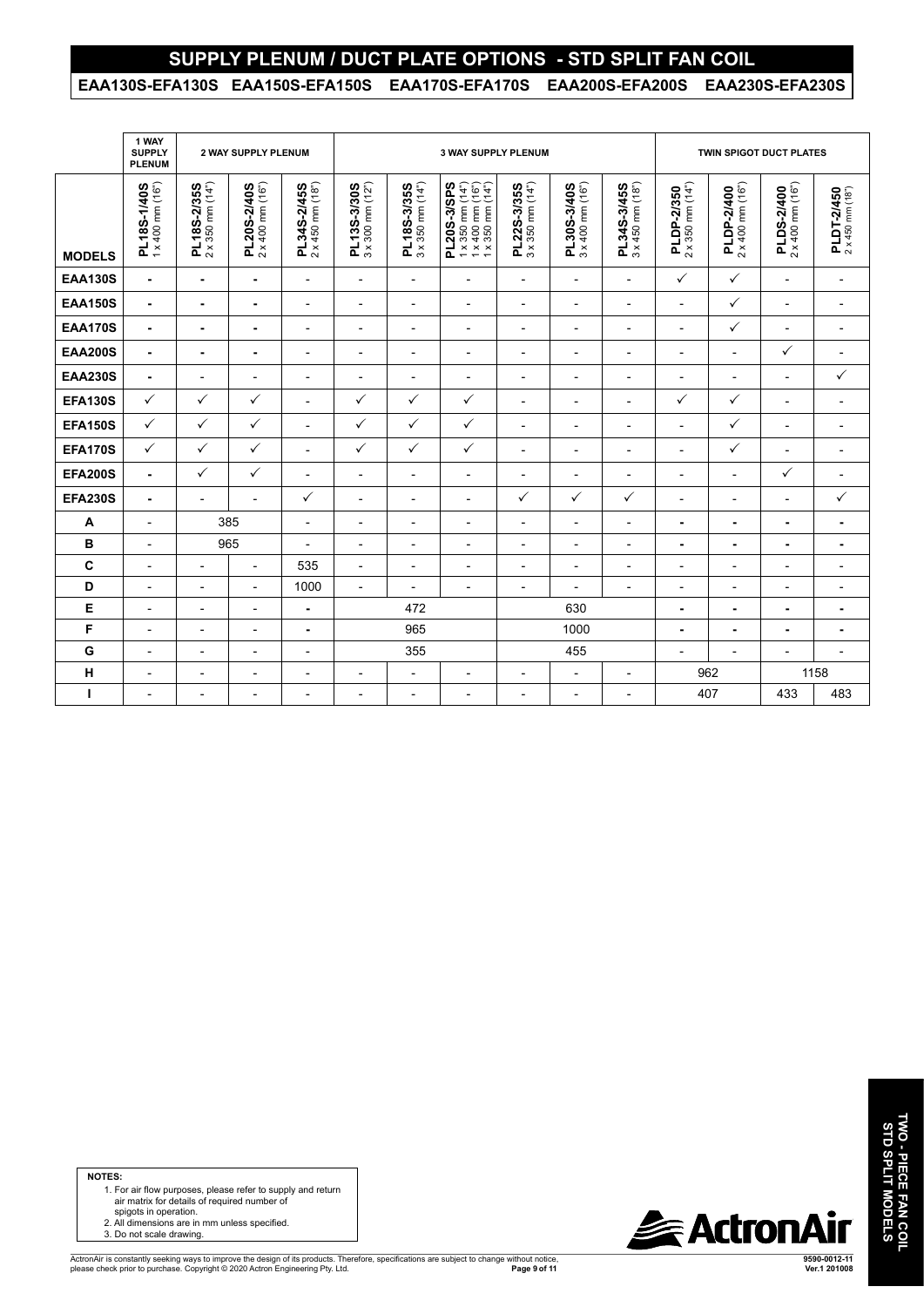#### **SUPPLY PLENUM / DUCT PLATE OPTIONS - STD SPLIT FAN COIL**

**EAA130S-EFA130S EAA150S-EFA150S EAA170S-EFA170S EAA200S-EFA200S EAA230S-EFA230S** EAA230S-EFA230S EAA170S-EFA170S

**ONE WAY SUPPLY PLENUM**

355

![](_page_9_Figure_3.jpeg)

![](_page_9_Figure_4.jpeg)

**TOP VIEW SIDE VIEW**

**TWO WAY SUPPLY PLENUM**

![](_page_9_Figure_8.jpeg)

**TOP VIEW**

![](_page_9_Figure_10.jpeg)

**TOP VIEW**

![](_page_9_Picture_12.jpeg)

**SIDE VIEW**

![](_page_9_Picture_14.jpeg)

**SIDE VIEW**

![](_page_9_Picture_16.jpeg)

95

#### 50 **NOTES:**

- 1. For air flow purposes, please refer to supply and return air matrix for details of required number of spigots in operation.
	- 2. All dimensions are in mm unless specified.
	- 3. Do not scale drawing.

ActronAir is constantly seeking ways to improve the design of its products. Therefore, specifications are subject to change without notice,<br>please check prior to purchase. Copyright © 2020 Actron Engineering Pty. Ltd. **De** 

**9590-0012-11**

**ExactronAir**